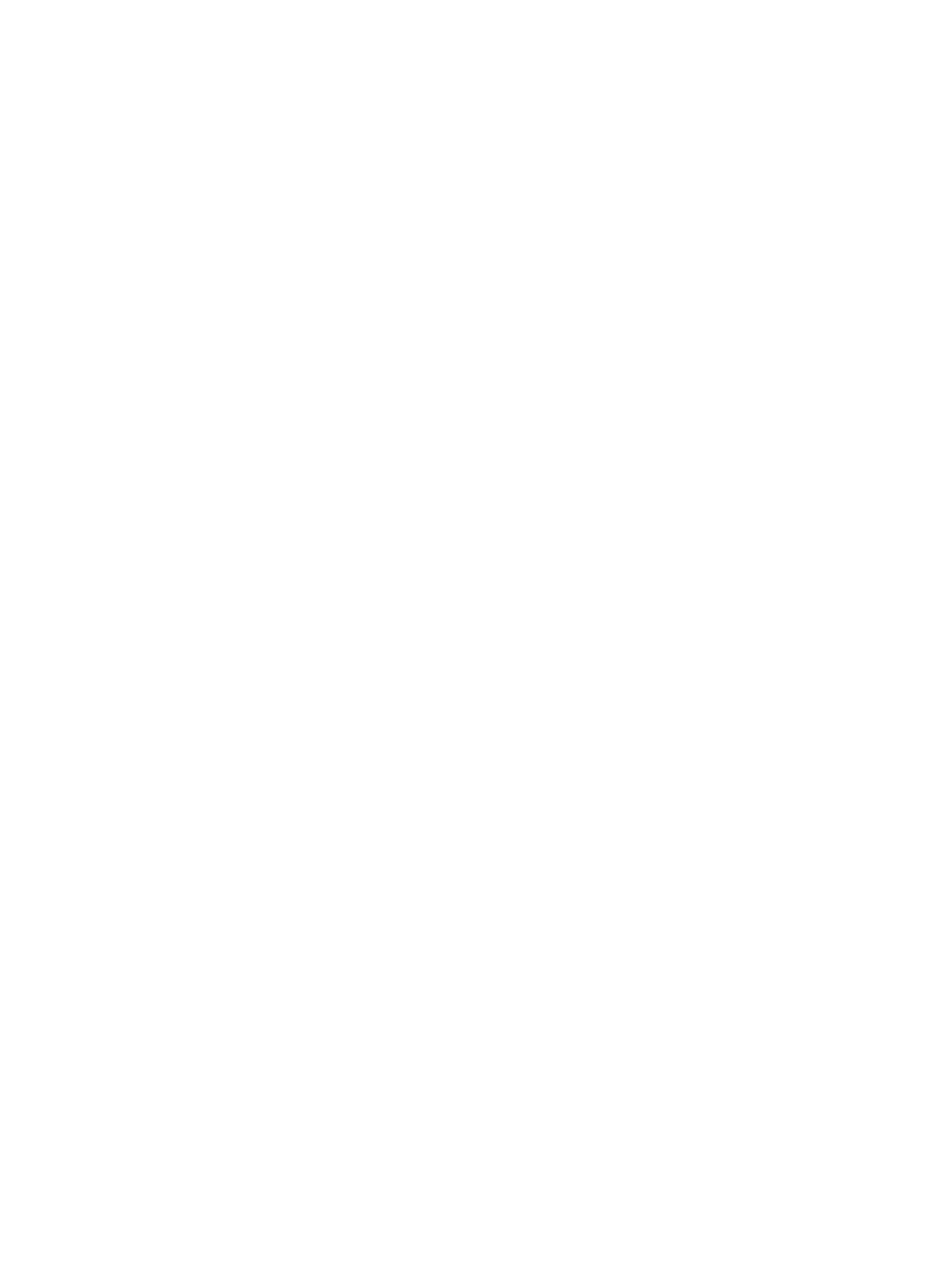including macrolides, aminoglycosides, fluoroquinolones, tetracyclines, and lincosamide antibiotics such as clindamycin. For the past several decades, glycopeptide antibiotics, such as vancomycin, have been considered the only agents to which MRSAs have not developed resistance. Unfortunately, due to overuse of glycopeptide antibiotics, MRSAs have emerged with reduced susceptibility to these agents as  $we$ <sup>10, 11</sup>

In recent years, there have been several reports of community-associated MRSA (CA-MRSA) infections throughout the world, including several outbreaks in the United States.<sup>12-15</sup> Most of these outbreaks have been associated with a single-clone strain. Transmission has occurred by close physical contact in situations involving children in day-care centers, children and adults on Indian reservations, athletes, military personnel, correctional facilities, and men having sex with men.<sup>16–18</sup> Of concern, these patients are otherwise healthy individuals with no known risk factors for MRSA acquisition.3, 7, 13, 15, 19–26

The prevalence of MRSA infections is increasing in the community.<sup>27-29</sup> Recent investigations have revealed several characteristics that differentiate CA-MRSA from health care–associated MRSA (HA-MRSA) strains. Community isolates tend to be susceptible to a variety of non- $\beta$ -lactam antibiotics, whereas HA-MRSAs are typically resistant to multiple antibiotics. Other differences are that genotypes of community isolates are not the same as those of health care–derived isolates, community strains harbor a novel methicillin resistance cassette gene element not identified to date among strains that are endemic to health care setting, and community isolates occur in patients lacking typical risk factors for MRSA.<sup>1-5</sup> Finally, community isolates are more likely than health care–derived isolates to encode putative virulence factors, such as Panton-Valentine leucocidin, a cytotoxin virulence factor that has been associated with severe pneumonia in children and with skin and soft tissue infections in adults.

The Centers for Disease Control and Prevention (CDC) has established criteria to distinguish CA-MRSA from HA-MRSA isolates.30 According to these criteria, the diagnosis of CA-MRSA must be made in an outpatient setting or by culture showing MRSA within 48 hours after admission to the hospital. The patient must not have experienced any of the following during the year before infection: hospitalization; admission to a nursing home, skilled nursing facility, or

hospice; dialysis; or surgery. In addition, the patient must be without permanent indwelling catheters or medical devices that pass through the skin into the body.

### **Epidemiology**

In 2000, the CDC began working closely with four states with a combined population of about 12 million persons to study the epidemiology of CA-MRSA infections. Information from these studies is helping the CDC understand the nature of the disease, the reasons why people get infected, and the types of research needed to help prevent these infections. These data are being collected in Connecticut, Minnesota, Georgia, and Maryland as part of CDC's Emerging Infections Program. This program was expanded to six states in 2004.

In one of the more recent studies, a group of investigators characterized the epidemiologic and microbiologic characteristics of both CA- and HA-MRSA in 1100 MRSA infections.<sup>31</sup> Based on pulsed field gel electrophoresis (PFGE) and staphylococcal exotoxin gene testing, they determined that 12% of the infecting strains were CA-MRSA and 85% were HA-MRSA. Seventyfive percent of skin and soft tissue infections were caused by CA-MRSA, whereas 37% were caused by HA-MRSA (odds ratio [OR] 4.25; 95% confidence interval [CI] 2.97–5.90). The CA-MRSA isolates typically possessed different exotoxin gene profiles than the HA-MRSA isolates.

Earlier studies investigated the epidemiology and clonality of CA-MRSA in Minnesota health care facilities.<sup>23</sup> Ten health care facilities contributed data on 354 patients with CA-MRSA from 1996–1998. Patient records were examined for demographic data, and all infection types were recorded. All available isolates were analyzed with PFGE to determine if they were of hospital or community origin. The median age of patients was 16 years (range 1–78 yrs), and the most common infection type was skin and soft tissue (84%). Examination of the isolates by PFGE indicated that most (86%) were distinctly different from HA-MRSA organisms. In addition, as has been found in other evaluations of CA-MRSA strains, these pathogens tended to be more susceptible to antimicrobial agents than HA-MRSA.

To estimate the prevalence of CA-MRSA infections in Finland, a study evaluated MRSA culture–positive patients from a national hospital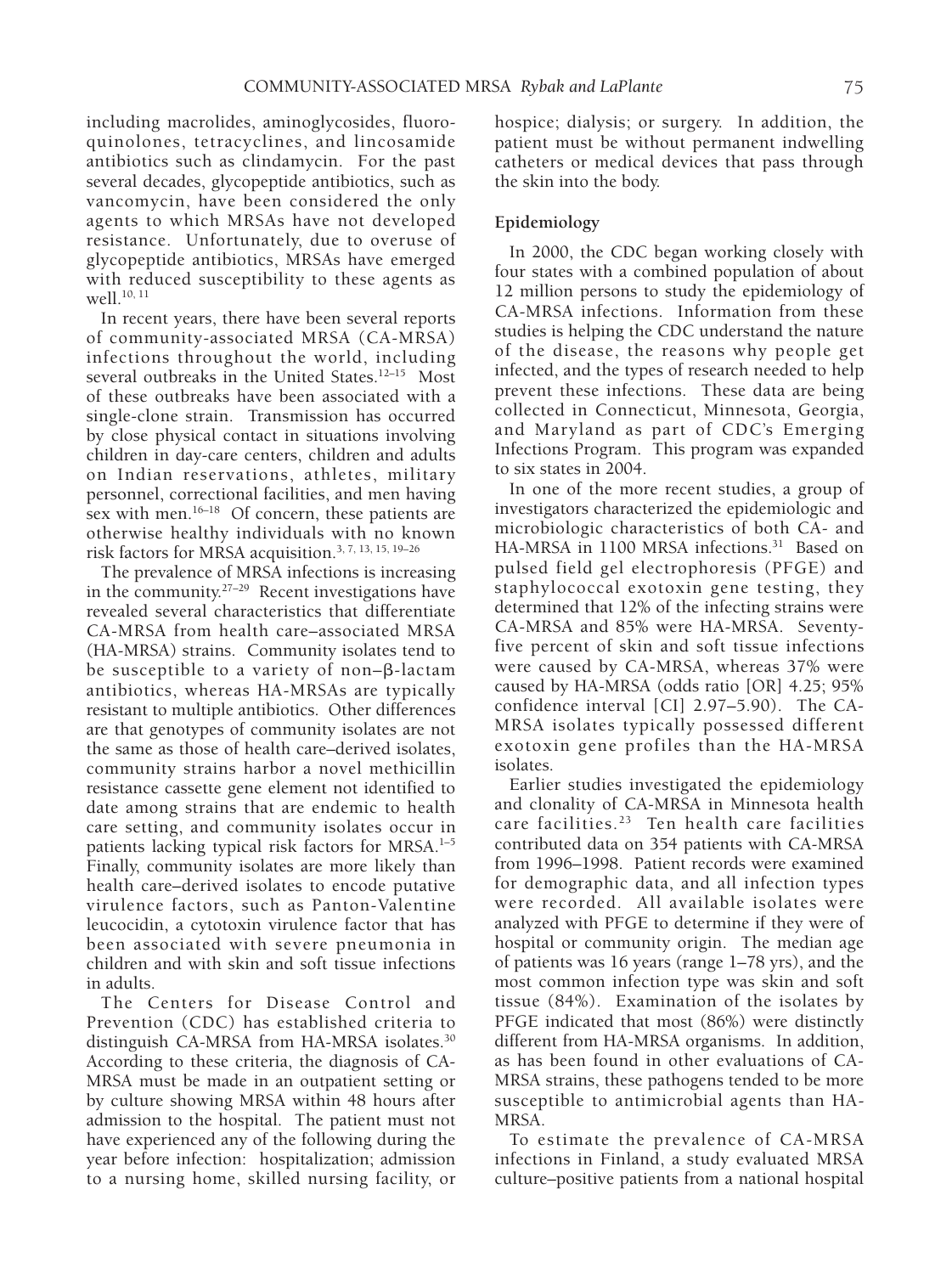discharge register.<sup>24</sup> The definition for CA-MRSA was the lack of hospitalization for a minimum of 2 years. Of the 526 patients identified with MRSA-positive status, 21% were determined to have MRSA of community origin. Three MRSA strains were identified as community strains on the basis of phage typing, PFGE, and ribotyping. Of interest, none of the community-acquired strains were multidrug resistant, and all strains demonstrated a *mec* hypervariable region. The authors concluded that CA-MRSA may arise de novo, through acquisition of the *mecA* gene.

A hospital-based observational study compared nosocomial and community-acquired *S. aureus* bacteremias.22 The researchers classified 32% of all bacteremias as hospital acquired, whereas 18.5% were deemed community acquired. However, on further examination, all patients with CA-MRSA were found to have regular contact with health care settings, making the term community-acquired misleading.

A meta-analysis applied to various types of CA-MRSA publications yielded several sets of key statistics.<sup>32</sup> In nine studies where researchers obtained culture samples before making risk assessments, the pooled MRSA colonization rate was 2.1% (among 4825 patients). Another revealing finding was that nearly one half of patients with CA-MRSA had one or more risk factors for HA-MRSA, and among the remaining 3525 patients the colonization rate of CA-MRSA strains dropped to only 0.2%. Patients from whom samples were obtained in a health care facility were 2.4 times more likely to carry MRSA than community members cultured outside of a health care setting (95% CI 1.56–3.53). Finally, 17.8% of household contacts of patients colonized with HA-MRSA were found to also carry the index strain. To date, the true incidence of CA-MRSA is unknown, since most studies have characterized this organism in a relatively small group of patients over a short, fixed time interval.

## **Risk Factors**

It is of vital importance to identify risk factors for CA-MRSA to enable clinicians to rapidly recognize and appropriately treat infected patients.23, 33 Several studies have demonstrated an increase in the prevalence of CA-MRSA; however, risk factors have not been fully characterized.<sup>3, 7, 15,</sup>  $19-21$ ,  $23$ ,  $25$ ,  $34$  Children and young adults have served as the primary patient source for a significant number of these studies.<sup>23, 35</sup> Other

than injection drug use, no other communityassociated risk factors have been identified.<sup>7,36</sup> Unfortunately, great inconsistencies exist in the definitions of CA-MRSA in these investigations. Early studies did not discuss exclusion criteria, whereas other studies discussed exclusion criteria for health care contact ranging from a few months to up to 1 year after MRSA colonization.<sup>15, 21, 23, 34, 37</sup> Most report that routine contact with health care facilities was a significant risk factor for CA-MRSA acquisition.

# **Molecular Analysis of Community- and Health Care–Associated MRSA**

Several investigations have explored the molecular aspects of CA-MRSA. One research group investigated the potential for a shared common origin of HA-MRSA and CA-MRSA.38 Twenty-three well characterized strains of CA-MRSA were compared with 12 non–multidrugresistant, oxacillin-resistant *S. aureus* (NORSA) strains—strains that are frequently isolated in hospitals but are considered to be decedents of CA-MRSA isolates—and with representative hospital isolates. Most but not all of the CA-MRSA strains were susceptible to a variety of non– $\beta$ -lactams, as was generally the case with NORSA isolates. This indicated that CA-MRSA strains can acquire resistance to non- $\beta$ -lactams through exposure. The CA-MRSA strains were also found to have lower levels of resistance to oxacillin and imipenem-cilastatin (minimum inhibitory concentrations of 8–32 µg/ml), implying that CA-MRSA strains, unlike HA-MRSA strains, were not selected by exposure to the potent  $\beta$ lactam agents typically used in hospital settings. It was also observed that doubling times were significantly shorter for CA-MRSA than for HA-MRSA. The authors speculated that this high growth rate may help CA-MRSA achieve successful colonization by enabling it to outcompete other bacterial species that are normally part of the commensal flora.

Application of multilocus sequence typing and evolutionary mathematical models to an international collection of 359 MRSA isolates has revealed that all MRSAs share a common genetic lineage and can be traced to a single MRSA clone. This strain, known as ST-250, appears to have evolved from a methicillin-susceptible *S. aureus* (MSSA) isolate, which subsequently acquired the *mec* gene from an unknown source. Minor variations of this organism, such as ST-247; the Iberian clone; and ST-5, 22, and 45, have evolved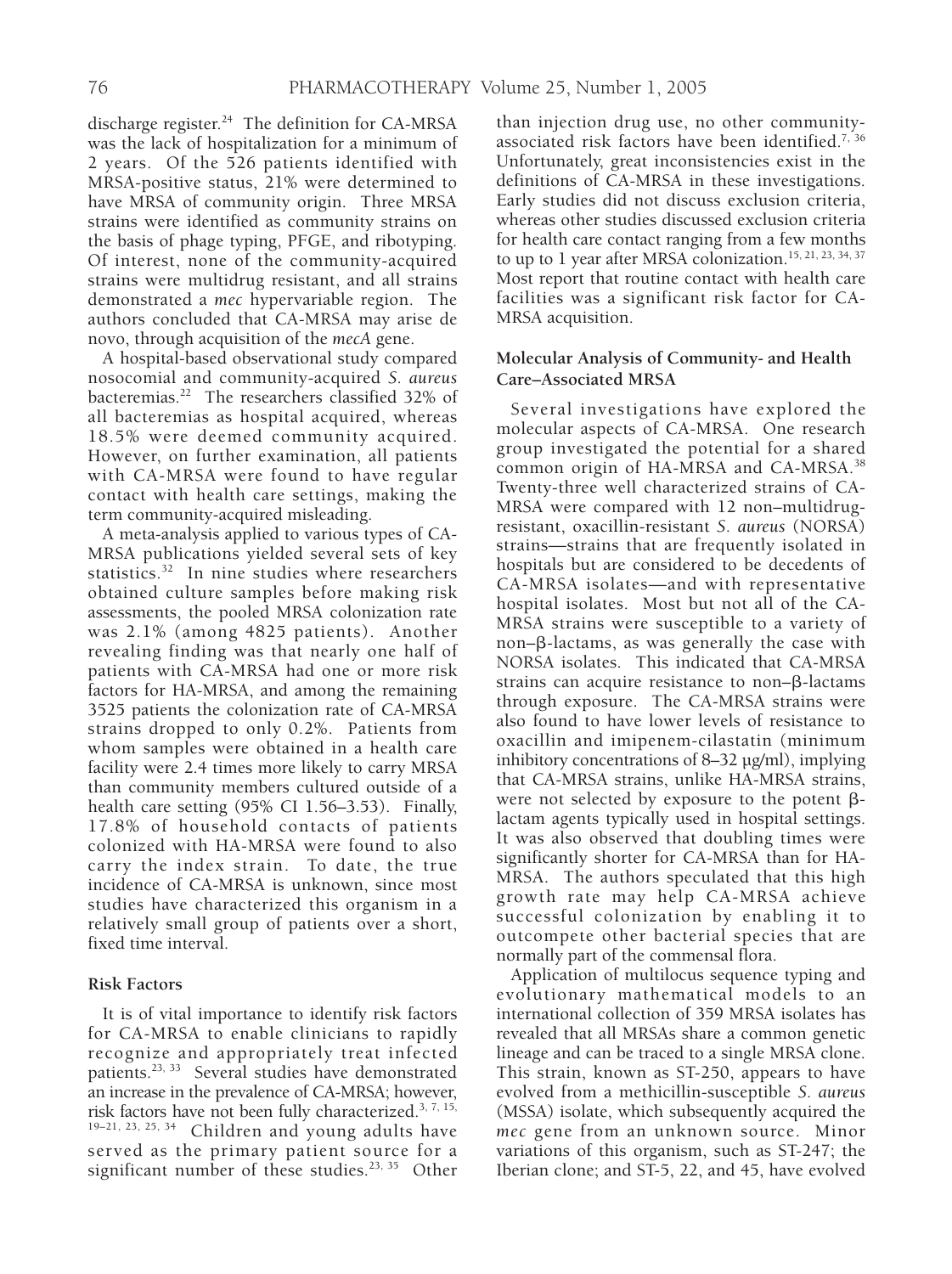into some of the more common MRSA isolates that have been found around the world. The diversity of MRSA strains is secondary to horizontal transfer of genetic elements that insert into the bacterial genome. Current MRSA isolates are either descendants of preexisting clones or have been created by horizontal transfer of the *mec* determinant into successful MSSA.39 The *mec*A gene in staphylococci is responsible for  $\beta$ -lactam resistance. This gene encodes a penicillin-binding protein that has low affinity for b-lactam–type antibiotics. The *mec*A gene complex is carried on a specific integrative genetic element known as the staphylococcal cassette chromosome (SCC). These mobile cassettes consist of the *mec* complex and the cassette recombinase genes, which are responsible for encoding integration and excision of the SCC*mec* element on the staphylococcal chromosome (Figure 1).

Five SCC*mec* types have been identified for *S.*

Table 1. The Five Types of the *mec* Gene Complex<sup>40-42</sup>

| SCCmec<br><b>Type</b> | Size.<br>(kb) | Features                                                    |
|-----------------------|---------------|-------------------------------------------------------------|
| T                     | 34.3          | Lacks other resistance genes                                |
| Н                     | 53.0          | Associated with multiple drug<br>resistance                 |
| Ш                     | 66.9          | Associated with multiple drug<br>resistance                 |
| IV                    | $20.9 - 24.3$ | Resistant to $\beta$ -lactam antibiotics                    |
| V                     | 28.0          | Lacks antibiotic resistance genes<br>other than <i>mecA</i> |

SCC = staphylococcal cassette chromosome.

*aureus*. The gene elements differ in size, composition, and associated antimicrobial resistance expression (Table 1).40–42 The SCC*mec* types I, II, and III are found predominately in HA-MRSA isolates. These isolates carry a number of inserted plasmids and transposable genetic elements downstream of the *mec*A complex. The SCC*mec* types II and III are responsible for the



**Figure 1.** Structure of the staphylococcal cassette chromosome *mec*, with the recombinase genes complex upstream of the *mec* complex. The *mec* complex contains the *mecA* gene responsible for  $\beta$ -lactam resistance in *Staphylococcus aureus*. IS1272 = insertion sequence–like element; *ccr*A and *ccr*B = cassette chromosome recombinase genes A and B that mobilize the *mec* element; *mec*R1 = mec sensor transducer and repressor genes that regulate production of PBP-2A, which is responsible for blactam resistance; IS431 = integrated plasmid that encodes tetracycline resistance; and *orfx* = open reading frame in which the mobile elements (staphylococcal cassette chromosome) are located. (Adapted in part from reference 37.)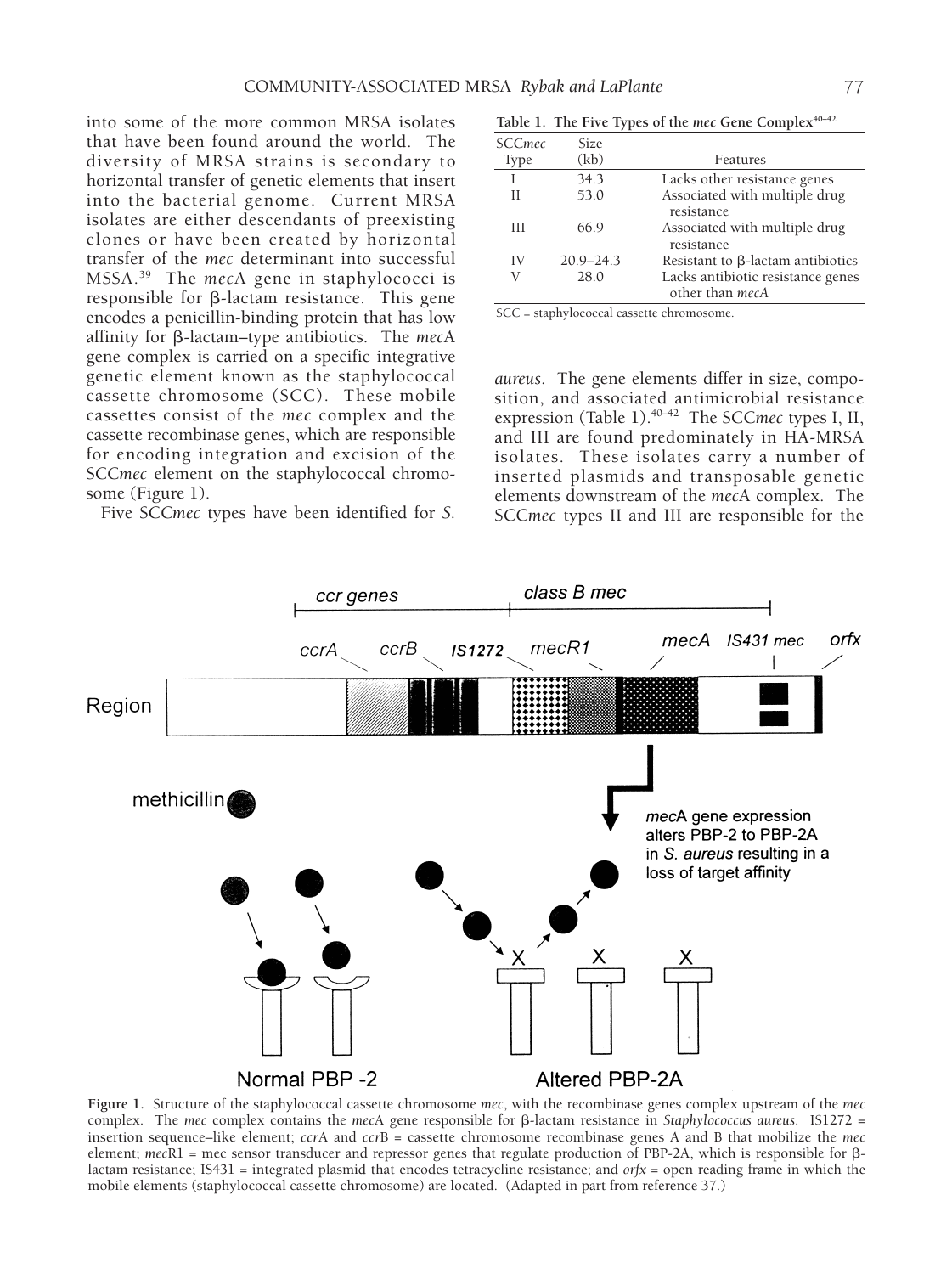multiple non- $\beta$ -lactam antimicrobial resistance often expressed in these health care–related strains. The SCC*mec* type IV is typically found in CA-MRSA strains and in NORSA isolates. This SCC*mec* type is smaller in size and lacks other multidrug-resistance genes. Recently, a SCC*mec* type V was described. Similar to type IV, it is small in size, does not contain antimicrobial resistance genes other than *mec*A, and is found predominately in CA-MRSA and NORSA strains.<sup>40</sup>

## **Virulence Factors and Toxins**

*Staphylococcus aureus* produces numerous unique toxins and virulence factors, such as the toxic shock syndrome toxin (TSST-1), enterotoxins, and exotoxins, that can inflict severe clinical syndromes, such as septic shock, necrotizing pneumonia, and complicated skin and soft tissue infections.<sup>43</sup> Highly diverse and unique virulence genes appear to be characteristics of CA-MRSA that clearly distinguish them from typical HA-MRSA strains. Genomic studies have shown that CA-MRSA strains carry a range of virulence genes that are distinct from those found in other *S. aureus* strains. A research group compared 32 CA-MRSA strains with respect to clonal relatedness and *S. aureus* superantigen toxins.<sup>35</sup> As expected, most isolates (81%) were susceptible to a wide variety of non– $\beta$ -lactam antimicrobials. Thirty-one of the 32 CA-MRSA isolates were highly related as determined by PFGE and superantigen testing, and were genetically unrelated to HA-MRSA strains. The 31 related CA-MRSA isolates produced either staphylococcal enterotoxin B or enterotoxin C. No isolates produced TSST-1. A study of the MW2 CA-MRSA strain isolated from North Dakota in 1998 identified 18 toxins that were not found in any of five comparative hospital-derived strains.44 The genes *seh* and *seo,* which encode for superantigen enterotoxins H and O, were found in close proximity to the SCC*mec* complex. Enterotoxins H and O have particularly high binding affinities for the major histocompatibility complex type II molecules and were reported only in this CA-MRSA isolate. Of interest, enterotoxin H is produced in disproportionate amounts compared with other superantigens and is involved in acute toxic shock– like syndromes.<sup>45</sup>

Another virulence factor specific to CA-MRSA strains is the Panton-Valentine leucocidin (PVL) toxin. This is a bicomponent cytotoxin previously

reported to be produced by less than 5% of *S. aureus* isolates. The toxin is encoded by two genes, *lukS-PV* and *lukF-PV,* which are carried on a bacteriophage that has incorporated itself into the *S. aureus* chromosome. It is capable of destroying human leukocytes and inflicting severe tissue damage. It has been associated with necrotic skin lesions and severe necrotizing pneumonia in both children and adults.46, 47 One investigator characterized 14 CA-MRSA strains recovered from patients in France who had been healthy during the 18 months before becoming infected.33 Most patients had skin or soft tissue infections, and two patients had necrotizing pneumonia. The PVL gene and *lukE-lukD* (leucocidin genes) were detected in all 14 isolates. Earlier studies have shown that PVL genes are rarely detected in MRSA isolates associated with hospital infections.<sup>48</sup> The authors concluded that the combination of *mecA* and the PVL gene have created a superadaptable *S. aureus* strain capable of spreading rapidly through the community. 35

A recent study investigated the genetic relatedness of five community-acquired *S. aureus* isolates obtained from four consecutive pediatric patients who presented with sepsis syndrome and severe pneumonia over a 3-week period in 2000.37 Two of the patients were infected with three MSSA isolates, whereas the other two were infected with MRSA. The two MRSA strains contained the SCC*mec* IV element that characterizes CA-MRSA isolates. Of interest, all five isolates contained the staphylococcal toxin genes *sea, seh,* and *seo* and the PVL genes *lukS-PV* and *lukF-PV*. Analysis with PFGE revealed only one difference among the strains: the two MRSA strains, unlike the MSSA strains, contained two bands reflecting the presence of the SCC*mec* IV element that distinguishes CA-MRSA from HA-MSSA. According to the researchers, the genetic relatedness of these isolates suggests that CA-MRSA infections arose from MSSA isolates that successfully incorporated the SCC*mec* IV element.

A small town in western Switzerland was the site of a large outbreak of skin infections from September 1999–2000.<sup>43</sup> Twenty-two students from a single third-grade classroom had 13 episodes of skin infections that included furuncles, abscesses, and cellulitis. Two patients were hospitalized, and the rest were treated with systemic antibiotics, with or without surgical drainage. All cultures grew MSSA. One of three clones isolated was positive for PVL. This clone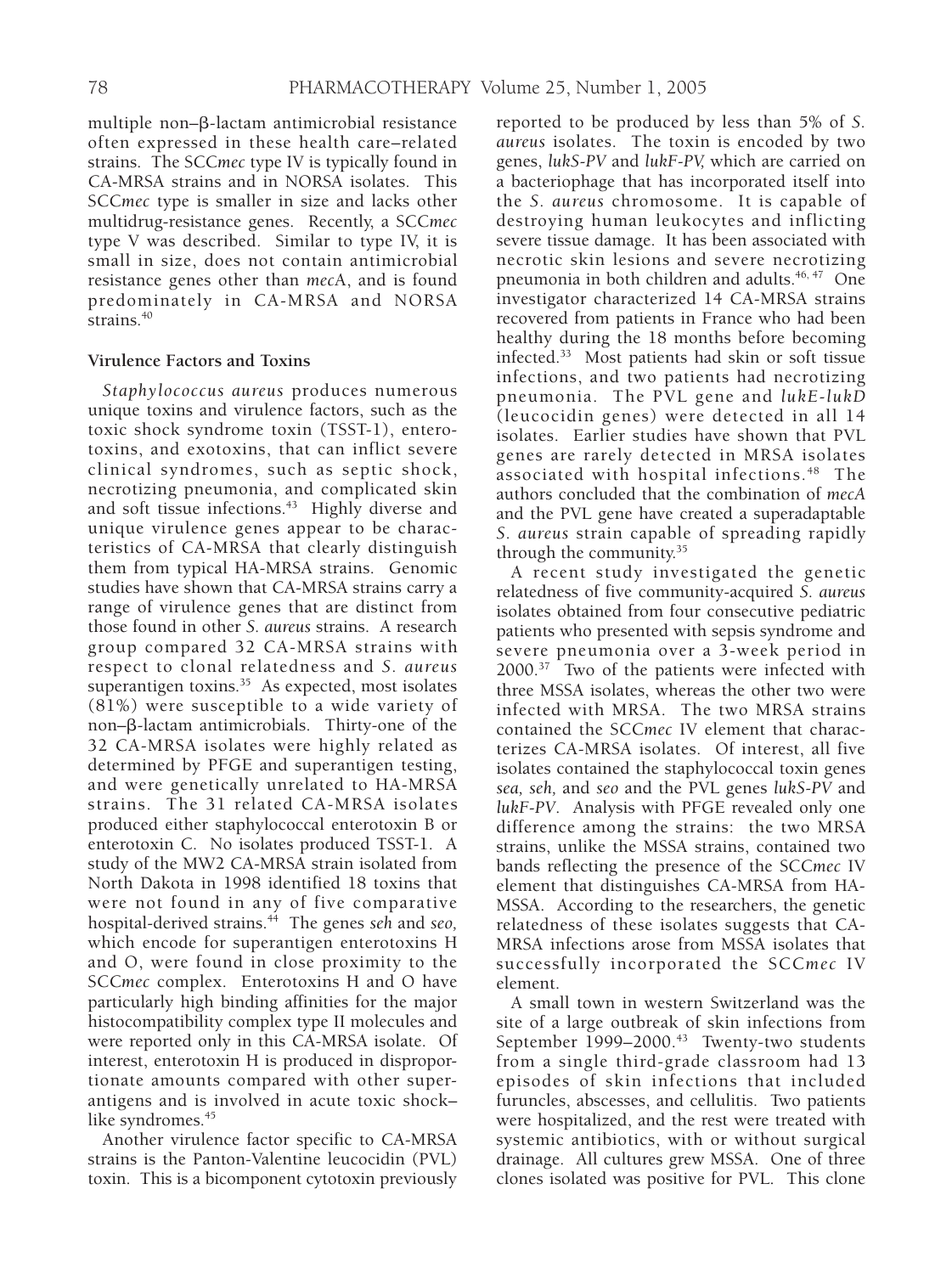was associated with nine persons, consisting of classmates, teachers, and family members who were either nasal carriers or infected. Nasal carriage was detected only after six students and three relatives were noted to have relapsing episodes of skin infections over a 13-month period. The authors suggested that PVL-positive *S. aureus* may easily spread between persons in close contact, infecting otherwise healthy children and adults. Because of their high virulence capability, skin infections can rapidly progress to severe necrotizing pneumonia with a high mortality rate.

Another investigation described the clonal distribution of PVL-carrying MRSA strains and their association with skin and soft tissue infections in the San Francisco Bay area. $49$  A total of 671 isolates collected from inpatients and outpatients during 1997–2002 were evaluated for strain relatedness and virulence factors. Approximately 70% of PVL-carrying MRSA strains were isolated from jail inmates and patients receiving surgical treatment in outpatient settings specializing in skin and soft tissue infections. Although as many as nine clonal types were identified, the vast majority (88.5%) of PVL-carrying MRSA belonged to only two clonal groups. Of interest, these two clonal groups also carried the SCC*mec* IV resistance element and were more likely to be associated (p<0.0001) with skin and soft tissue infections than any other infection site. Overall, the data suggest that most CA-MRSA strains probably arose from successful MSSA strains that incorporated a variety of specific virulence factors, thus improving their ability to colonize and cause infection. $<sup>1</sup>$ </sup>

## **Outbreaks**

Outbreaks of CA-MRSA were first described in the early 1980s.<sup>7, 50, 51</sup> In the late 1990s, increasing reports began to emerge.<sup>18, 24, 48, 52-60</sup> Unfortunately, CA-MRSA is now a common community-based pathogen. It has demonstrated great geographic diversity, with outbreaks reported in the Unites States, Canada, Europe, Finland, Saudi Arabia, India, Asia, Australia, and New Zealand.24, 25, 53, 54, 59, 61–67 The strains involved in these outbreaks have in common the *mec* type IV cassette but are genetically distinct from one another. Outbreaks of CA-MRSA are typically characterized by clusters of skin and soft tissue infections among persons who have close contact with one another. Most concerning is that persons infected are otherwise healthy individuals with no known risk factors for infection by drug-resistant bacteria.

The first report of CA-MRSA came from a large urban Michigan hospital in 1982.<sup>68</sup> It described community-associated *S. aureus* infections in 24 intravenous drug users and 16 nonusers. All persons infected were otherwise healthy individuals with no risk factors for MRSA colonization. On the basis of PFGE data, investigators proposed that MRSA infection arose in the community as well as in the hospital and had the potential to disseminate in both settings. It has been subsequently noted that intravenous drug users have frequent contact with health care institutions, and the strains they are colonized with may have originated in the hospital.

During the 1980s and through the mid 1990s, CA-MRSA infections were infrequent in populations other than intravenous drug users. However, in October 2001, the Mississippi State Department of Health notified the CDC that 31 prison inmates had acquired MRSA skin or soft tissue infections.<sup>56</sup> This number was unexpectedly high for a non–health care setting. The next year, inmates in the Los Angeles County Jail began reporting a high frequency of spider bites. Further investigation revealed that these socalled "bites" were actually MRSA skin infections. Also that same year, the Los Angeles County Department of Health Services investigated cases of invasive MRSA infection in two athletes on the same team who were hospitalized. In addition, outbreaks among men having sex with men were also reported.<sup>56</sup> In 2003, researchers described an outbreak of MRSA skin infections among a military beneficiary population.<sup>69</sup> An additional study reported CA-MRSA infections in roommates sharing instruments used for plucking and trimming hair.<sup>70</sup> These reports of invasive MRSA skin infections emphasized the potential for rapid spread of the organism within the community among individuals who may acquire it through close personal contact.<sup>56, 71, 72</sup>

Children are also vulnerable to CA-MRSA. One of the first major reports of invasive CA-MRSA infections occurred in Minnesota and North Dakota between 1997 and 1999. This outbreak was associated with four pediatric deaths from infections that progressed to pneumonia and sepsis syndrome.<sup>73</sup>

Humans are not the only hosts for CA-MRSA, which has raised concern as a possible emerging zoonotic and veterinary disease. A report in 2003 discussed a common clonal *mec* type IV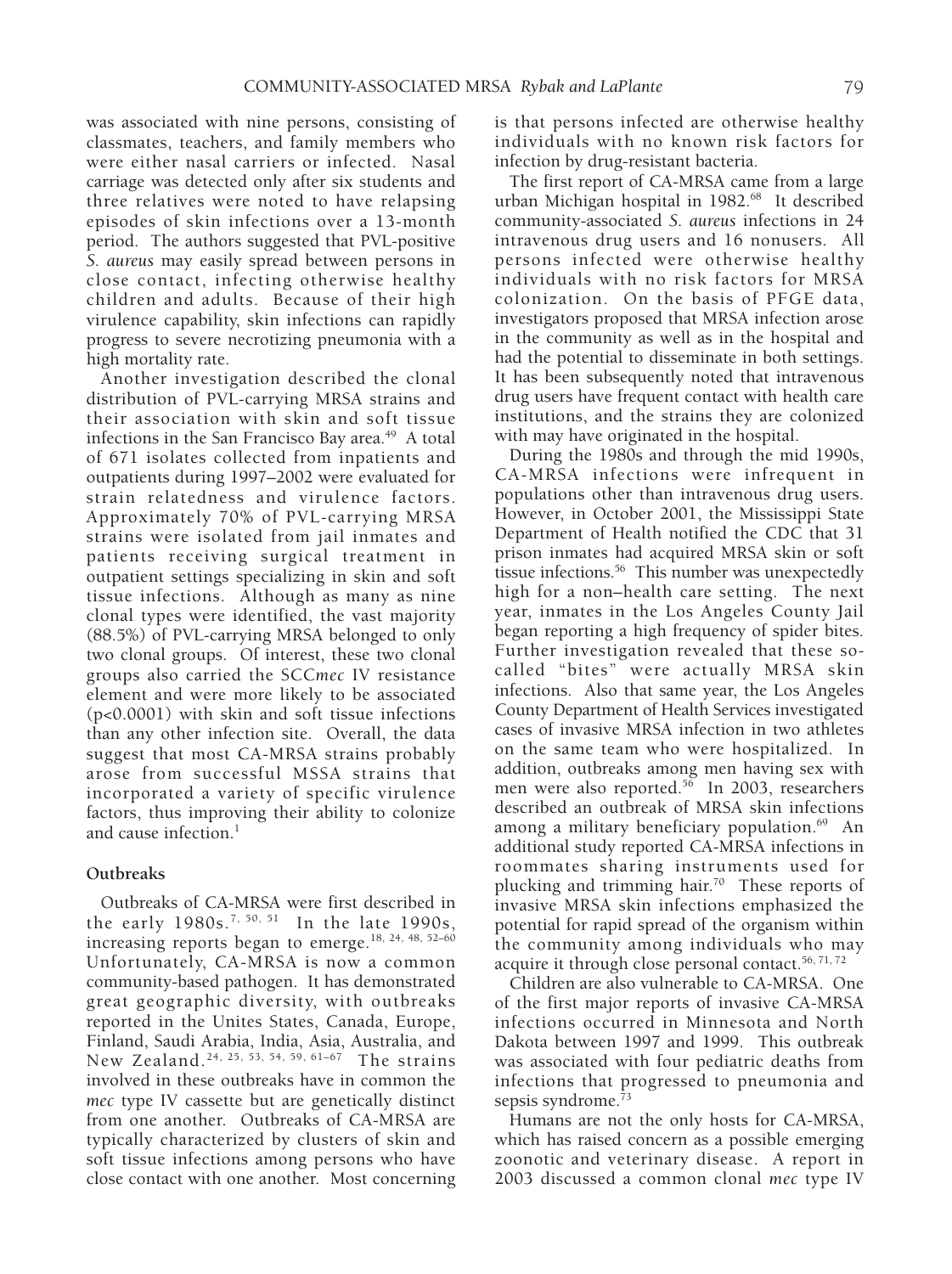| Agent                         | <b>Traditional Regimens</b>                       | Comments                                                                                                                 |
|-------------------------------|---------------------------------------------------|--------------------------------------------------------------------------------------------------------------------------|
| Clindamycin                   | 300–450 mg p.o. q6h<br>600-900 mg i.v. q8h        | Caution is warranted due to $IMLS_B$ resistance                                                                          |
| Daptomycin <sup>a</sup>       | $4$ mg/kg i.v. q24h                               | Approved for use in complicated skin and soft tissue infections                                                          |
| Doxycycline                   | $100 \text{ mg}$ i.v. or p.o. q $12h$             | Limited clinical data exists in treating MRSA infections                                                                 |
| Linezolid                     | $600$ mg i.v. or p.o. q $12h$                     | Approved for complicated skin and soft tissue infections, concern<br>for overuse and resistance due to oral availability |
| Quinupristin-<br>dalfopristin | $7.5 \text{ mg/kg}$ i.v. q $12h$                  | Caution is warranted due to $IMLS_B$ resistance and poor tolerability                                                    |
| TMP-SMX <sup>a</sup>          | 160 mg p.o. $q12h^b$<br>$2.5$ mg/kg i.v. q $12hb$ | Caution is warranted in sulfa-allergic patients                                                                          |
| Vancomycin <sup>a</sup>       | $1$ g i.v. q $12h$                                | Targeted concentrations are controversial                                                                                |

**Table 2. Antimicrobial Agents with Potential for Use in Treating Methicillin-Resistant** *Staphylococcus aureus*

iMLSB = inducible macrolide-lincosamide-streptogramin B; MRSA = methicillin-resistant *Staphylococcus aureus*; TMP-SMX = trimethoprimsulfamethoxazole.

a Dosage should be adjusted for renal function.

b Dosage is based on the trimethoprim component.

strain isolated from horses and their caretakers at an equine farm in Ontario. Horses are not known to harbor *S. aureus* naturally. Based on timing of isolation, subtyping, and evaluation of animal and human contact, combinations of horse-human, human-horse, or horse-horse transmission were suspected.<sup>74</sup>

Few surveillance studies have characterized how this pathogen develops within the community. One research group conducted *S. aureus* surveillance during an outbreak in a rural Alaska village that is not connected to other villages by roads.<sup>46</sup> The researchers used PFGE and PVL production to identify the relatedness of the isolates. They discovered that patients living in a community associated with an outbreak had received more antibiotic courses during the past 12 months then patients in a nonoutbreak setting (p=0.01). Also, individuals involved in the outbreak were more likely to use a sauna that was known to be colonized by MRSA. The investigators determined that the likely cause for MRSA colonization was the sauna's plywood, which was semiporous and had an irregular shape that allowed for biofilm formation attachment and hence MRSA survival at high temperatures.

Due to the rise in CA-MRSA outbreaks, the CDC has published recommendations to prevent the spread of MRSA among persons living in the same household.<sup>30</sup> These recommendations include covering infections that drain or produce pus, washing hands frequently, avoiding the sharing of personal items (e.g., towels, washcloth, razor, clothing, or uniforms), washing soiled linens and clothes with hot water, and drying clothes in a hot dryer rather than air-drying.

### **Treatment Options**

Although the epidemiology of CA-MRSA has been widely explored, therapeutic management of this infection has not been well studied and is not well established. Infections caused by CA-MRSA fall into a broad spectrum, ranging from uncomplicated skin and soft tissue infections, which can be treated in outpatient settings, to severe sepsis and toxic shock syndrome, which require hospitalization and aggressive treatment. Because CA-MRSA strains tend to be susceptible to a wide variety of non- $\beta$ -lactam antibiotics, it would seem that several treatment options are available (Table 2). However, most potential treatments have not been tested clinically, and their efficacy is therefore unknown. Moreover, there is great uncertainty about development of resistance. Researchers have expressed renewed interest in the use of clindamycin, tetracyclines, and trimethoprim-sulfamethoxazole (TMP-SMX) in treating MRSA infections, as these drugs generally have activity against CA-MRSA (Table  $3)$ .<sup>33, 40, 75</sup> For severe infections requiring hospitalization together with intravenous antibiotics, vancomycin and newer agents, such as linezolid, quinupristin-dalfopristin, and daptomycin, can be feasible options.

Clindamycin remains a viable treatment option for CA-MRSA, as it demonstrates in vitro susceptibility to most MRSA isolates. However, inducible resistance and treatment failure have been reported.<sup>76, 77</sup> The disk diffusion (D-test) method can detect *S. aureus* isolates with inducible macrolide-lincosamide-streptogramin B  $(iMLS_B)$  resistance.<sup>78</sup> However, this is a cumber-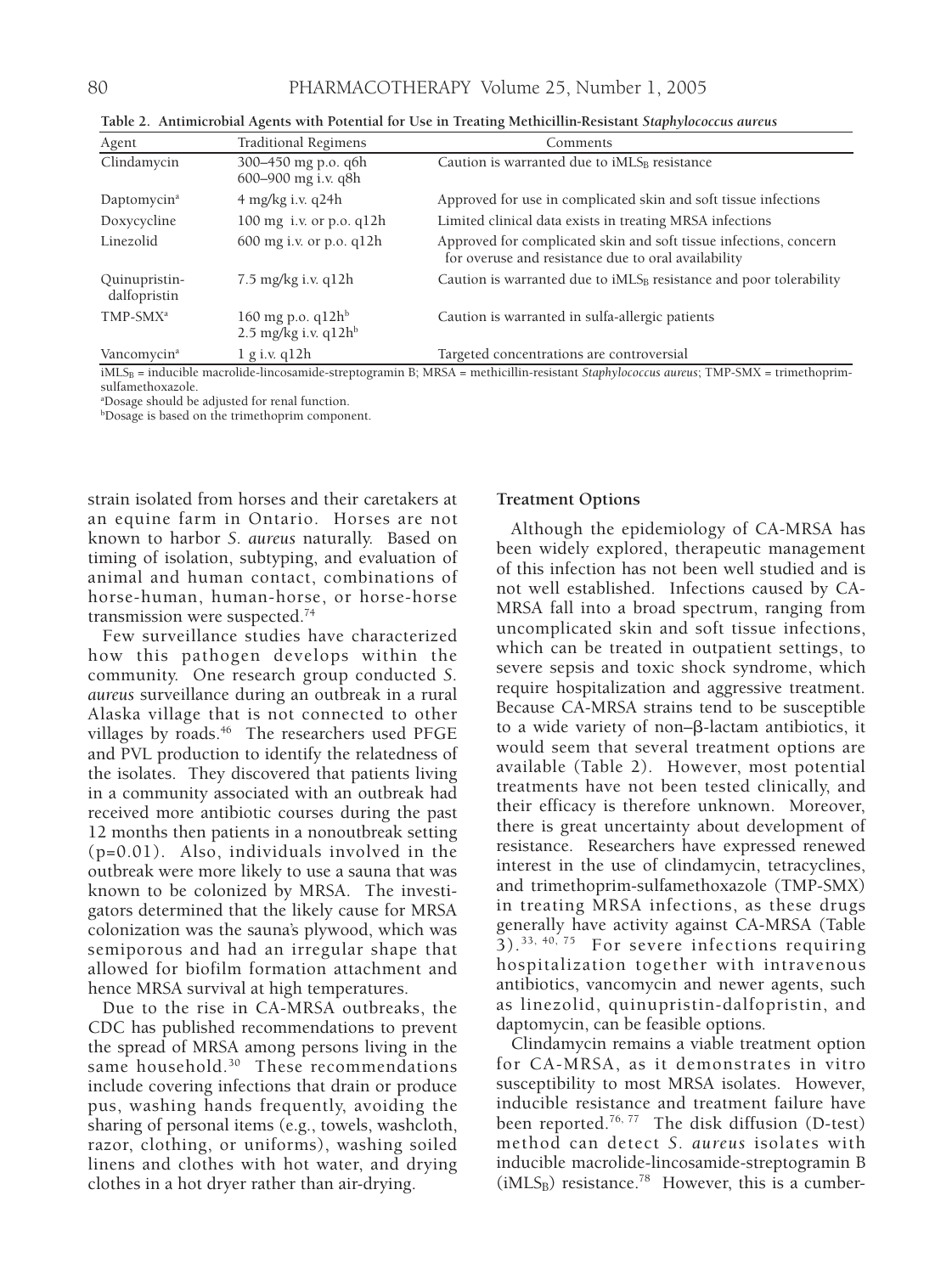|                                    | MIC Ranges (mg/L)        |                              |  |
|------------------------------------|--------------------------|------------------------------|--|
|                                    | mec IV                   | mec II and III               |  |
|                                    | $(CA-MRSA)$              | (HA-MRSA)                    |  |
| Agent                              | $(n=55)$                 | $(n=30)$                     |  |
| Daptomycin <sup>75</sup>           | $0.0625 - 1.0$           | $0.0625 - 2.0$               |  |
| Clindamycin <sup>75</sup>          | $0.06 - 0.125.0$         | $0.125$ to > 32.0            |  |
| Linezolid $^{75}$                  | $1.0 - 4.0$              | $1.0 - 4.0$                  |  |
| Erythromycin <sup>38, 41, 75</sup> | $0.5 - 32.0$             | $>$ 32.0 to $>$ 512.0        |  |
| Doxycycline 38, 75                 | $0.125 - 8.0$            | $0.25$ to $> 512.0$          |  |
| Oxacillin <sup>38, 41, 75</sup>    | $4 - 64.0$               | $32.0 \text{ to } > 512.0$   |  |
| Vancomycin <sup>75</sup>           | $1.0 - 4.0$              | $2.0 - 8.0$                  |  |
| $TMP-SMX^{75}$                     | $0.06/1.2$ to $1.0/20.0$ | $0.06/1.5$ to $> 32.0/640.0$ |  |
| Imipenem <sup>38, 41, 75</sup>     | $0.063 - 2.0$            | $0.5 - 128.0$                |  |
| Cefaclor <sup>75</sup>             | $64 - 128.0$             | >128.0                       |  |
| Ciprofloxacin <sup>75</sup>        | $0.5 - 64.0$             | 2.0 to $> 64.0$              |  |

**Table 3. Phenotypic Expression of SCC***mec* **Types II, III, and IV Isolates**

MIC = minimum inhibitory concentration; CA-MRSA = community-associated methicillin *Staphylococcus aureu*s; HA-MRSA = health care–associated methicillin *Staphylococcus aureu*s; TMP-SMX = trimethoprim-sulfamethoxazole.

some procedure, and hospital laboratories have had difficulty applying this method to each *S. aureus* isolate. The D-test is conducted with erythromycin-clindamycin disk pairs placed by hand on an agar dish streaked with the isolate in question. After incubation, zone diameters are measured, and significant ingrowth within a zone up to the edge of the disk is considered constitutive (already present) resistance. In contrast, flattening or blunting of the clindamycin zone (D shape) indicates inducible resistance (Figure 2).78

Inducible isolates (those with positive results on the D-test) are a source of concern because they may have a heightened rate of mutations, which would enable them to develop constitutive resistance to clindamycin during therapy. One



**Figure 2.** Double disk diffusion test (D-test) demonstrating erythromycin induction of clindamycin resistance. Blunting of the clindamycin inhibition zone produces a D shape as indicated.

clinical laboratory screened over 150 *S. aureus* isolates for  $IMLS_B$  resistance in erythromycinresistant and clindamycin-susceptible clinical *S. aureus* isolates and found 56% of isolates to have inducible resistance by the D-test.<sup>76</sup> Little information is available to characterize iMLS $_B$ resistance in CA-MRSA. However, a recent investigation examined 85 clinical MRSA isolates for iMLS<sub>B</sub> resistance.<sup>75</sup> Isolates were evaluated based on CDC definition and molecular typing. In SCC*mec* type II isolates (HA-MRSA), 50% of strains harbored  $IMLS_B$  resistance, whereas only 17% of SCC*mec* type IV isolates (CA-MRSA) had this type of resistance pattern. The number of CA-MRSA strains worldwide harboring this inducible type of resistance is unknown. It is therefore not recommended to use clindamycin to treat MRSA infections unless the appropriate D-test for  $iMLS_B$  resistance is conducted on the specified isolate according to the guidelines of the National Committee for Clinical Laboratory Standards.<sup>79, 80</sup>

Trimethoprim-sulfamethoxazole is another antibiotic with potential for treatment of CA-MRSA. However, limited clinical studies and patient cases have found TMP-SMX to be useful in treating MRSA infections. The reported rate of TMP-SMX resistance in *S. aureus* is highly variable, but most CA-MRSA strains appear to be susceptible. The sulfa moiety of TMP-SMX, sulfamethoxazole, is bacteriostatic, whereas the trimethoprim component blocks dihydrofolate reductase, thus inhibiting production of metabolically active folic acid. When both agents are used together, TMP-SMX appears to produce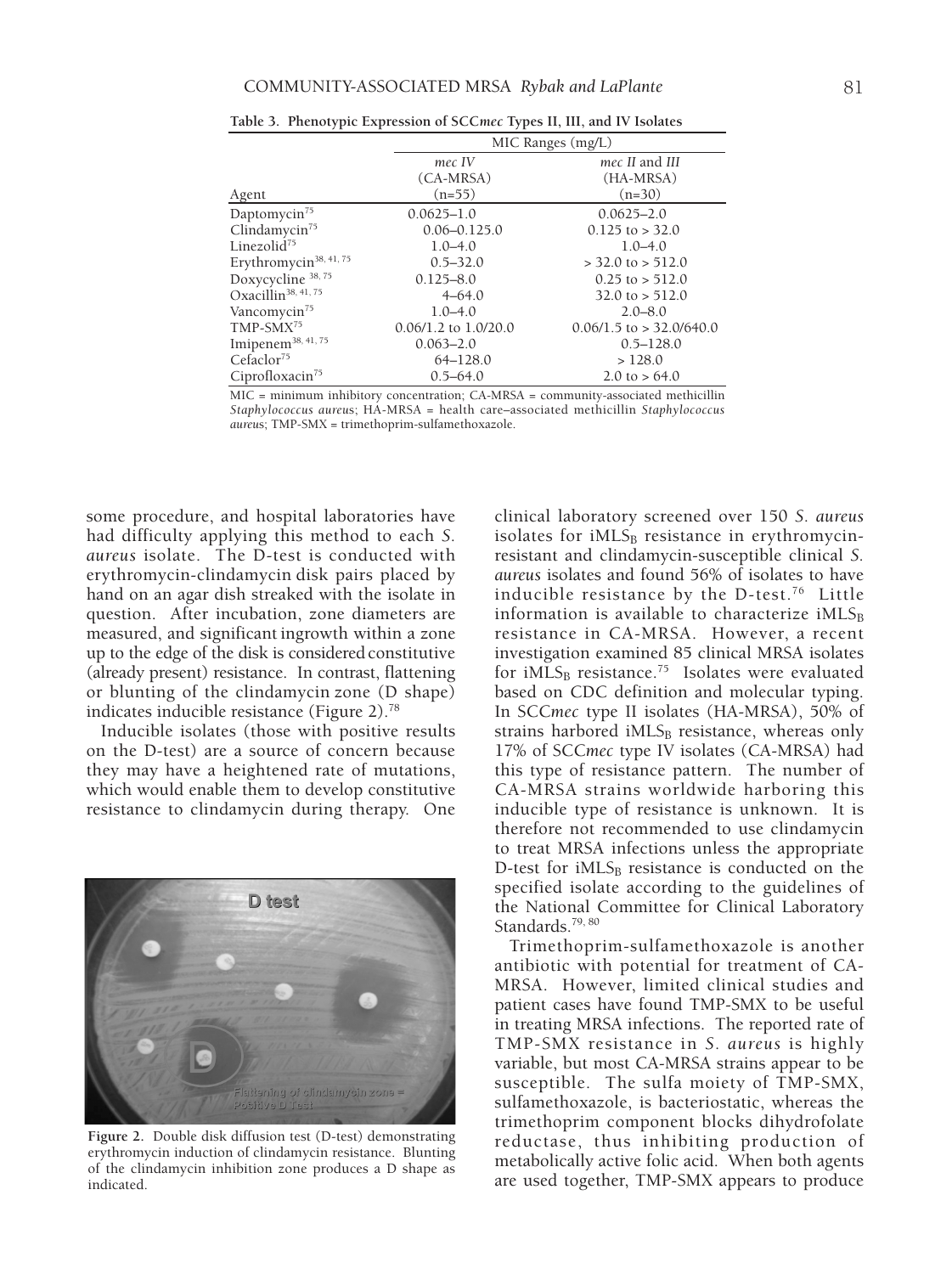a bactericidal effect against most isolates.

One study investigated the use of TMP-SMX in MRSA bacteremia in intravenous drug users.<sup>81</sup> The investigators reported that TMP-SMX may be considered as an alternative to vancomycin in selected cases of MRSA infection; however, treatment failures were reported. More recent studies report allergic reactions to sulfonamide antibiotics in approximately 10% of patients; therefore, caution is warranted in this patient population.82 The development of resistance and the therapeutic use of TMP-SMX in MRSA have not been fully established. However, a small retrospective study suggested that prompt incision and drainage, followed by a 2–3-week course of TMP-SMX in combination with rifampin was an effective treatment option for cutaneous infections caused by CA-MRSA.70 Although in vitro testing revealed susceptibility to TMP-SMX and rifampin, infection recurred in a patient treated with TMP-SMX alone compared with the combination of TMP-SMX and rifampin. Resistance to rifampin develops rapidly when it is given as monotherapy. Therefore, rifampin should be considered only when given in combination.

Minocycline is a tetracycline antibiotic that has been used in the past for the treatment of MRSA.83 Doxycycline, another tetracycline compound, has a similar susceptibility profile. Although these agents have been used clinically, limited published data are available on the use of tetracyclines in the treatment of MRSA; therefore, the efficacy of doxycycline and minocycline in the treatment of MRSA have not been established.

Caution is warranted in using fluoroquinolones to treat MRSA infections. Historically, overuse of fluoroquinolones has been associated with MRSA selection.<sup>84, 85</sup> Moreover, use of fluoroquinolones for treating MRSA infections is correlated with rapid acquisition of fluoroquinolone-resistant MRSA. The newer fluoroquinolones may have a role in the treatment of complicated skin and soft tissue infections, especially in patients who are allergic to penicillin. More clinical studies are needed before a formal recommendation can be made.

Until the arrival of newer agents, most clinicians would agree that vancomycin, a glycopeptide antibiotic, is the drug of choice for treating serious MRSA infections. However, recent reports have described glycopeptide– intermediately susceptible *S. aureus* (GISA) and heteroresistant GISA. Vancomycin-resistant *S. aureus* (VRSA) has been identified in Michigan, Pennsylvania, and New York.<sup>86, 87</sup> These organisms are often not responsive to vancomycin.<sup>79, 80</sup>

Although vancomycin has been proved as a safe and effective treatment option for MRSA, increasing reports document glycopeptide resistance. These reports have heightened awareness of the need for newer and more effective agents. The relationship between CA-MRSA and heteroresistant GISA has not yet been described.

Linezolid, which in 2000 became the first oxazolidinone to be approved by the Food and Drug Administration (FDA), has good penetration into skin and soft tissue infections and is available in an oral formulation. Although it is considered a bacteriostatic agent, linezolid has demonstrated effectiveness in skin and soft tissue infections, bacteremia, and pneumonia caused by gram-positive bacteria. Linezolid shows activity against MRSA, although *S. aureus* resistance has been reported. Researchers have expressed concern that linezolid is being overused.<sup>88</sup>

Quinupristin-dalfopristin is a streptogramin combination product with a gram-positive spectrum of activity that includes MRSA. Although the FDA has not approved quinupristin-dalfopristin for use in MRSA infections, the product is approved for use in complicated skin and soft tissue infections. The poor tolerability profile of quinupristin-dalfopristin limits its use.89 Moreover, *S. aureus* may demonstrate inducible or constitutive  $MLS_B$ . Cross-resistance to macrolides, lincosamides, and streptogramin B–type antibiotics by methylation of the ribosomal target is the most common mechanism of *S. aureus* resistance to streptogramin combination products. If inducible resistance is present, quinupristin remains active because it is not an inducer of the methylase. However, if constitutive, quinupristin is inactive, and quinupristin-dalfopristin becomes bacteriostatic rather than bactericidal. Thus, loss of activity may occur. This process has been demonstrated both in vitro and in vivo.<sup>90, 91</sup>

Daptomycin is a novel lipopeptide antibiotic approved by the FDA in 2003 for treatment of complicated skin and soft tissue infections, including those caused by MRSA. This drug has received much interest because of its activity against multidrug-resistant gram-positive bacteria, especially MRSA*.* <sup>92</sup> Daptomycin has demonstrated rapid bactericidal (99.9% kill) activity in several in vitro and animal pharmacodynamic studies.71, 93 Although considered a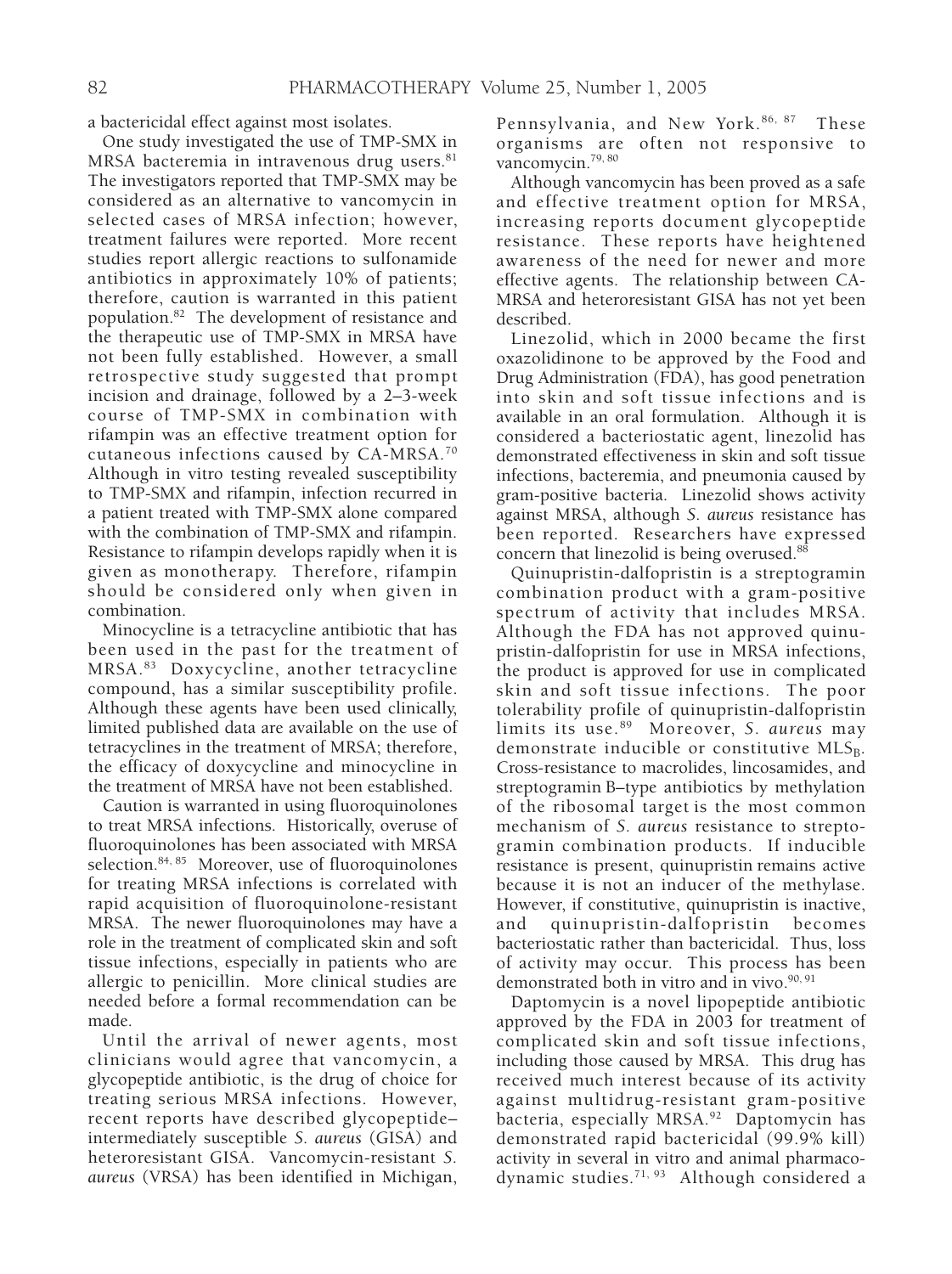viable treatment option, its role in the treatment of CA-MRSA has not yet been fully established.

Overall, there appear to be several antimicrobial therapeutic options for treating CA-MRSA infections. However, as stated above, no definitive studies have tested these options clinically. Since a number of toxins are associated with CA-MRSA, research is needed to address the appropriate selection of antimicrobial agents with regard to the threat posed by toxin release.

#### **Nonantimicrobial Options**

For noncomplicated *S. aureus* skin and soft tissue abscesses, incision and drainage therapy, without the use of antibiotics, is generally adequate. One retrospective chart review addressed 69 children with skin and soft tissue abscesses caused by culture-proved CA-MRSA.27 Treatment consisted of drainage and wound packing. All children received antibiotics; however, only 7% of patients were prescribed an antibiotic to which their CA-MRSA isolate was susceptible (treatment began before culture results were known). The investigators addressed the status of each infection at 2–6 months after presentation. They concluded that incision and drainage, without adjunctive antibiotic therapy, were effective for CA-MRSA skin and soft tissue abscesses with a diameter of less than 5 cm in immunocompetent children.

#### **Conclusion**

Evidence suggests that CA-MRSA—the newest staphylococcal threat—will be increasingly prevalent in the near future. Moreover, although most strains are now susceptible to many non- $\beta$ lactam antibiotics, this may change due to exposure to multiple antimicrobials in various settings. Epidemiologic studies are needed to specify the patient populations likely to harbor this pathogen. Alternative treatment options to b-lactams must be assessed under investigational trial conditions before specific treatment guidelines can be recommended.

#### **References**

- 1**. Chambers HF**. The changing epidemiology of *Staphylococcus aureus*? Emerg Infect Dis 2001;7:178–82.
- 2**. Lowy FD**. *Staphylococcus aureus* infections. N Engl J Med 1998;339:520–32.
- 3**. Frank AL, Marcinak JF, Mangat PD, Schreckenberger PC**. Increase in community-acquired methicillin-resistant *Staphylococcus aureus* in children. Clin Infect Dis 1999;29: 935–6.
- 4**. Lodise TP Jr, McKinnon PS, Rybak M**. Prediction model to identify patients with *Staphylococcus aureus* bacteremia at risk

for methicillin resistance. Infect Control Hosp Epidemiol 2003;24:655–61.

- 5**. Karchmer AW**. Nosocomial bloodstream infections: organisms, risk factors, and implications. Clin Infect Dis 2000;31(suppl 4):S139–43.
- 6**. Graffunder EM, Venezia RA**. Risk factors associated with nosocomial methicillin-resistant *Staphylococcus aureus* (MRSA) infection including previous use of antimicrobials. J Antimicrob Chemother 2002;49:999–1005.
- 7**. Levine DP, Cushing RD, Jui J, Brown WJ**. Communityacquired methicillin-resistant *Staphylococcus aureus* endocarditis in the Detroit Medical Center. Ann Intern Med 1982;97:330–8.
- 8**. Soriano A, Martinez JA, Mensa J, et al**. Pathogenic significance of methicillin resistance for patients with *Staphylococcus aureus* bacteremia. Clin Infect Dis 2000;30:368–73.
- 9**. Lodise TP, McKinnon PS, Swiderski L, Rybak MJ**. Outcomes analysis of delayed antibiotic treatment for hospital-acquired *Staphylococcus aureus* bacteremia. Clin Infect Dis 2003;36: 1418–23.
- 10**. Howden BP, Ward PB, Charles PG, et al**. Treatment outcomes for serious infections caused by methicillin-resistant *Staphylococcus aureus* with reduced vancomycin susceptibility. Clin Infect Dis 2004;38:521–8.
- 11**. Rybak MJ, Akins RL**. Emergence of methicillin-resistant *Staphylococcus aureus* with intermediate glycopeptide resistance: clinical significance and treatment options. Drugs 2001;61:1–7.
- 12**. Centers for Disease Control and Prevention**. Methicillinresistant *Staphylococcus aureus* skin or soft tissue infections in a state prison—Mississippi, 2000. JAMA 2002;287:181–2.
- 13**. Abudu L, Blair I, Fraise A, Cheng KK**. Methicillin-resistant *Staphylococcus aureus* (MRSA): a community-based prevalence survey. Epidemiol Infect 2001;126:351–6.
- 14**. Adhikari RP, Cook GM, Lamont I, Lang S, Heffernan H, Smith JM**. Phenotypic and molecular characterization of community occurring, Western Samoan phage pattern methicillin-resistant *Staphylococcus aureus*. J Antimicrob Chemother 2002;50:825–31.
- 15**. Moreno F, Crisp C, Jorgensen JH, Patterson JE**. Methicillinresistant *Staphylococcus aureus* as a community organism. Clin Infect Dis 1995;21:1308–12.
- 16**. Centers for Disease Control and Prevention**. Public health dispatch: outbreaks of community-associated methicillinresistant *Staphylococcus aureus* skin infections—Los Angeles County, California, 2002–2003. JAMA 2003;289:1377.
- 17**. Centers for Disease Control and Prevention**. Methicillinresistant *Staphylococcus aureus* infections among competitive sports participants—Colorado, Indiana, Pennsylvania, and Los Angeles County, 2000–2003. MMWR Morb Mortal Wkly Rep 2003;52:793–5.
- 18**. Bansal S, Kashyap S, Pal LS, Goel A**. Clinical and bacteriological profile of community acquired pneumonia in Shimla, Himachal Pradesh. Indian J Chest Dis Allied Sci 2004;46:17–22.
- 19**. Cookson BD**. Methicillin-resistant *Staphylococcus aureus* in the community: new battlefronts, or are the battles lost? Infect Control Hosp Epidemiol 2000;21:398–403.
- 20**. Groom AV, Wolsey DH, Naimi TS, et al**. Community-acquired methicillin-resistant *Staphylococcus aureus* in a rural American Indian community. JAMA 2001;286:1201–5.
- 21**. Shopsin B, Mathema B, Martinez J, et al**. Prevalence of methicillin-resistant and methicillin-susceptible *Staphylococcus aureus* in the community. J Infect Dis 2000;182:359–62.
- 22**. Steinberg JP, Clark CC, Hackman BO**. Nosocomial and community-acquired *Staphylococcus aureus* bacteremias from 1980 to 1993: impact of intravascular devices and methicillin resistance. Clin Infect Dis 1996;23:255–9.
- 23**. Naimi TS, LeDell KH, Boxrud DJ, et al**. Epidemiology and clonality of community-acquired methicillin-resistant *Staphylococcus aureus* in Minnesota, 1996–1998. Clin Infect Dis 2001;33:990–6.
- 24**. Salmenlinna S, Lyytikainen O, Vuopio-Varkila J**. Communityacquired methicillin-resistant *Staphylococcus aureus*, Finland.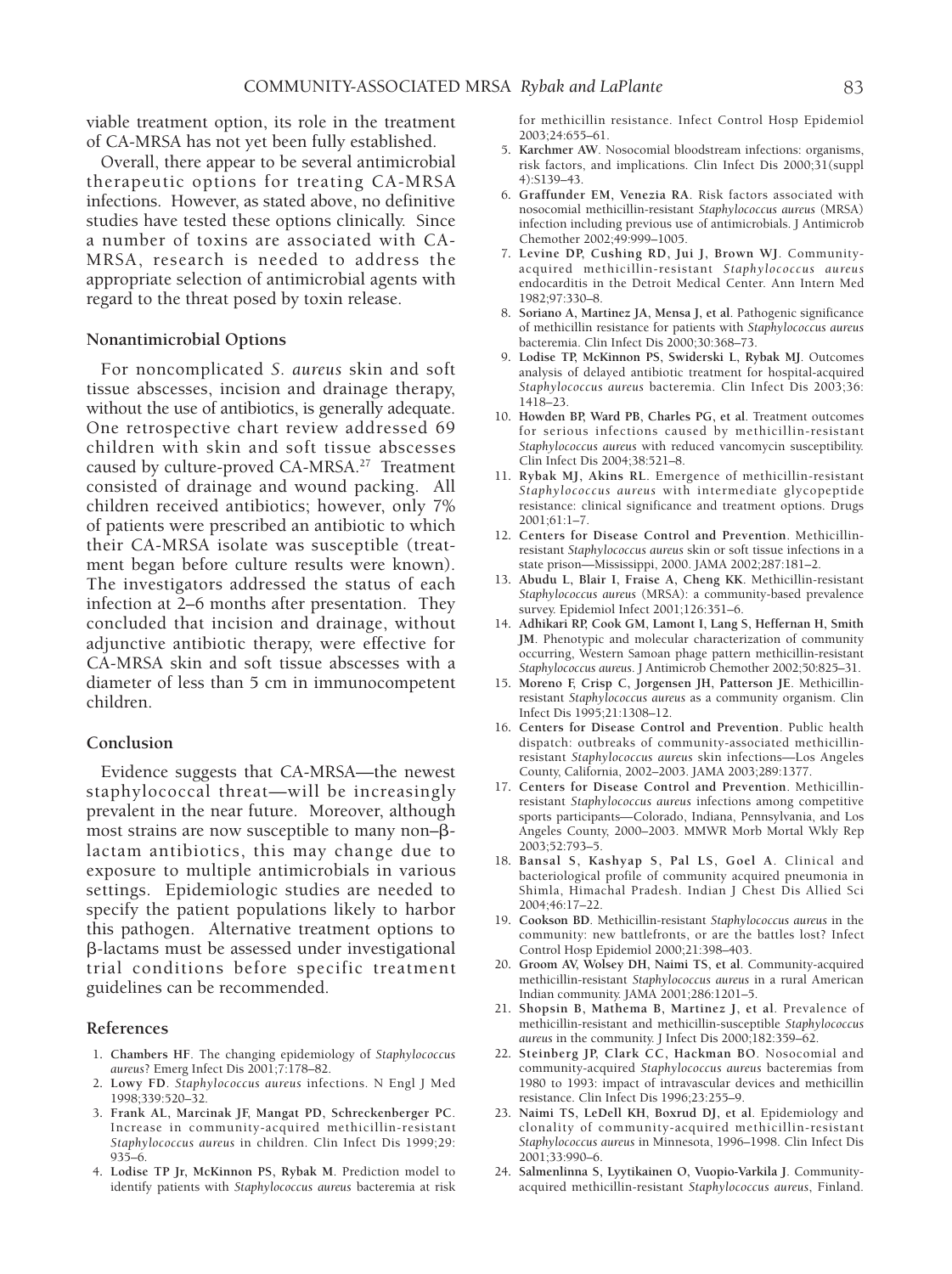Emerg Infect Dis 2002;8:602–7.

- 25**. Bukharie HA, Abdelhadi MS, Saeed IA, Rubaish AM, Larbi EB**. Emergence of methicillin-resistant *Staphylococcus aureus* as a community pathogen. Diagn Microbiol Infect Dis 2001;40:1–4.
- 26**. Morin CA, Hadler JL**. Population-based incidence and characteristics of community-onset *Staphylococcus aureus* infections with bacteremia in 4 metropolitan Connecticut areas, 1998. J Infect Dis 2001;184:1029–34.
- 27**. Lee MC, Rios AM, Aten MF, et al**. Management and outcome of children with skin and soft tissue abscesses caused by community-acquired methicillin-resistant *Staphylococcus aureus*. Pediatr Infect Dis J 2004;23:123–7.
- 28**. Cohen PR, Kurzrock R**. Community-acquired methicillinresistant *Staphylococcus aureus* skin infection: an emerging clinical problem. J Am Acad Dermatol 2004;50:277–80.
- 29**. Buckingham SC, McDougal LK, Cathey LD, et al**. Emergence of community-associated methicillin-resistant *Staphylococcus aureus* at a Memphis, Tennessee children's hospital. Pediatr Infect Dis J 2004;23:619–24.
- 30**. Centers for Disease Control and Prevention**. Communityassociated MRSA. Information from the U.S. Centers for Disease Control and Prevention, 2003. Available from http://www.cdc.gov/ncidod/hip/Aresist/mrsa\_comm\_faq.htm.
- 31**. Naimi TS, LeDell KH, Como-Sabetti K, et al**. Comparison of community- and health care-associated methicillin-resistant *Staphylococcus aureus* infection. JAMA 2003;290:2976–84.
- 32**. Salgado CD, Farr BM, Calfee DP**. Community-acquired methicillin-*resistant Staphylococcus aureus*: a meta-analysis of prevalence and risk factors. Clin Infect Dis 2003;36:131–9.
- 33**. Dufour P, Gillet Y, Bes M, et al**. Community-acquired methicillin-resistant *Staphylococcus aureus* infections in France: emergence of a single clone that produces Panton-Valentine leukocidin. Clin Infect Dis 2002;35:819–24.
- 34**. Herold BC, Immergluck LC, Maranan MC, et al**. Communityacquired methicillin-resistant *Staphylococcus aureus* in children with no identified predisposing risk. JAMA 1998;279:593–8.
- 35**. Fey PD, Said-Salim B, Rupp ME, et al**. Comparative molecular analysis of community- or hospital-acquired methicillinresistant *Staphylococcus aureus*. Antimicrob Agents Chemother 2003;47:196–203.
- 36**. Saravolatz LD, Markowitz N, Arking L, Pohlod D, Fisher E**. Methicillin-resistant *Staphylococcus aureus*. Epidemiologic observations during a community-acquired outbreak. Ann Intern Med 1982;96:11–16.
- 37**. Mongkolrattanothai K, Boyle S, Kahana MD, Daum RS**. Severe *Staphylococcus aureus* infections caused by clonally related community-acquired methicillin-susceptible and methicillinresistant isolates. Clin Infect Dis 2003;37:1050–8.
- 38**. Okuma K, Iwakawa K, Turnidge JD, et al**. Dissemination of new methicillin-resistant *Staphylococcus aureus* clones in the community. J Clin Microbiol 2002;40:4289–94.
- 39**. Enright MC, Robinson DA, Randle G, Feil EJ, Grundmann H, Spratt BG**. The evolutionary history of methicillin-resistant *Staphylococcus aureus* (MRSA). Proc Natl Acad Sci USA 2002;99:7687–92.
- 40**. Ito T, Ma XX, Takeuchi F, Okuma K, Yuzawa H, Hiramatsu K**. Novel type V staphylococcal cassette chromosome mec driven by a novel cassette chromosome recombinase, ccrC. Antimicrob Agents Chemother 2004;48:2637–51.
- 41**. Ma XX, Ito T, Tiensasitorn C, et al**. Novel type of staphylococcal cassette chromosome mec identified in communityacquired methicillin-resistant *Staphylococcus aureus* strains. Antimicrob Agents Chemother 2002;46:1147–52.
- 42**. Daum RS, Ito T, Hiramatsu K, et al**. A novel methicillinresistance cassette in community-acquired methicillin-resistant *Staphylococcus aureus* isolates of diverse genetic backgrounds. J Infect Dis 2002;186:1344–7.
- 43**. Boubaker K, Diebold P, Blanc DS, et al**. Panton-Valentine leukocidin and staphyloccoccal skin infections in schoolchildren. Emerg Infect Dis 2004;10:121–4.
- 44**. Baba T, Takeuchi F, Kuroda M, et al**. Genome and virulence determinants of high virulence community-acquired MRSA.

Lancet 2002;359:1819–27.

- 45**. Ren K, Bannan JD, Pancholi V, et al**. Characterization and biological properties of a new staphylococcal exotoxin. J Exp Med 1994;180:1675–83.
- 46**. Baggett HC, Hennessy TW, Rudolph K, et al**. Communityonset methicillin-resistant *Staphylococcus aureus* associated with antibiotic use and the cytotoxin Panton-Valentine leukocidin during a furunculosis outbreak in rural Alaska. J Infect Dis 2004;189:1565–73.
- 47**. Lina G, Piemont Y, Godail-Gamot F, et al**. Involvement of Panton-Valentine leukocidin-producing *Staphylococcus aureus* in primary skin infections and pneumonia. Clin Infect Dis 1999;29:1128–32.
- 48**. Vandenesch F, Naimi T, Enright MC, et al**. Communityacquired methicillin-resistant *Staphylococcus aureus* carrying Panton-Valentine leukocidin genes: worldwide emergence. Emerg Infect Dis 2003;9:978–84.
- 49**. Diep BA, Sensabaugh GF, Somboona NS, Carleton HA, Perdreau-Remington F**. Widespread skin and soft-tissue infections due to two methicillin-resistant *Staphylococcus aureus* strains harboring the genes for Panton-Valentine leucocidin. J Clin Microbiol 2004;42:2080–4.
- 50**. Saravolatz LD, Markowitz N, Arking L, Pohlod D, Fisher E**. Methicillin-resistant *Staphylococcus aureus*: epidemiologic observations during a community-acquired outbreak. Ann Intern Med 1982;96:11–16.
- 51**. Centers for Disease Control and Prevention**. Communityacquired methicillin-resistant *Staphylococcus aureus* infections—Michigan. MMWR Morb Mortal Wkly Rep 1981;30:185–7.
- 52**. Kayaba H, Kodama K, Tamura H, Fujiwara Y**. The spread of methicillin-resistant *Staphylococcus aureus* in a rural community: will it become a common microorganism colonizing among the general population? Surg Today 1997;27:217–19.
- 53**. Witte W, Cuny C, Strommenger B, Braulke C, Heuck D**. Emergence of a new community acquired MRSA strain in Germany. Euro Surveill 2004;9:1–2.
- 54**. Tambyah PA, Habib AG, Ng TM, Goh H, Kumarasinghe G**. Community-acquired methicillin-resistant *Staphylococcus aureus* infection in Singapore is usually "healthcare associated." Infect Control Hosp Epidemiol 2003;24:436–8.
- 55**. Baggett HC, Hennessy TW, Leman R, et al**. An outbreak of community-onset methicillin-resistant *Staphylococcus aureus* skin infections in southwestern Alaska. Infect Control Hosp Epidemiol 2003;24:397–402.
- 56**. Centers for Disease Control and Prevention**. Outbreaks of community-associated methicillin-resistant *Staphylococcus aureus* skin infections—Los Angeles County, California, 2002–2003. MMWR Morb Mortal Wkly Rep 2003;52:88–9, 99.
- 57**. Zanelli G, Sansoni A, Zanchi A, et al***. Staphylococcus aureus* nasal carriage in the community: a survey from central Italy. Epidemiol Infect 2002;129:417–20.
- 58**. Sola C, Gribaudo G, Vindel A, Patrito L, Bocco JL**. Identification of a novel methicillin-resistant *Staphylococcus aureus* epidemic clone in Cordoba, Argentina, involved in nosocomial infections. J Clin Microbiol 2002;40:1427–35.
- 59**. Saxena S, Singh K, Talwar V**. Methicillin-resistant *Staphylococcus aureus* prevalence in community in the east Delhi area. Jpn J Infect Dis 2003;56:54–6.
- 60**. Wagenvoort JH, Kepers-Rietrae M**. Methicillin resistant *Staphylococcus aureus* (MRSA) as a community strain. Euro Surveill 1997;2:96–7.
- 61**. Lin JC, Yeh KM, Peng MY, Chang FY**. Community-acquired methicillin-resistant *Staphylococcus aureus* bacteremia in Taiwan: risk factors for acquisition, clinical features and outcome. J Microbiol Immunol Infect 2004;37:24–8.
- 62**. Liassine N, Auckenthaler R, Descombes MC, Bes M, Vandenesch F, Etienne J**. Community-acquired methicillinresistant *Staphylococcus aureus* isolated in Switzerland contains the Panton-Valentine leukocidin or exfoliative toxin genes. J Clin Microbiol 2004;42:825–8.
- 63**. Fang YH, Hsueh PR, Hu JJ, et al**. Community-acquired